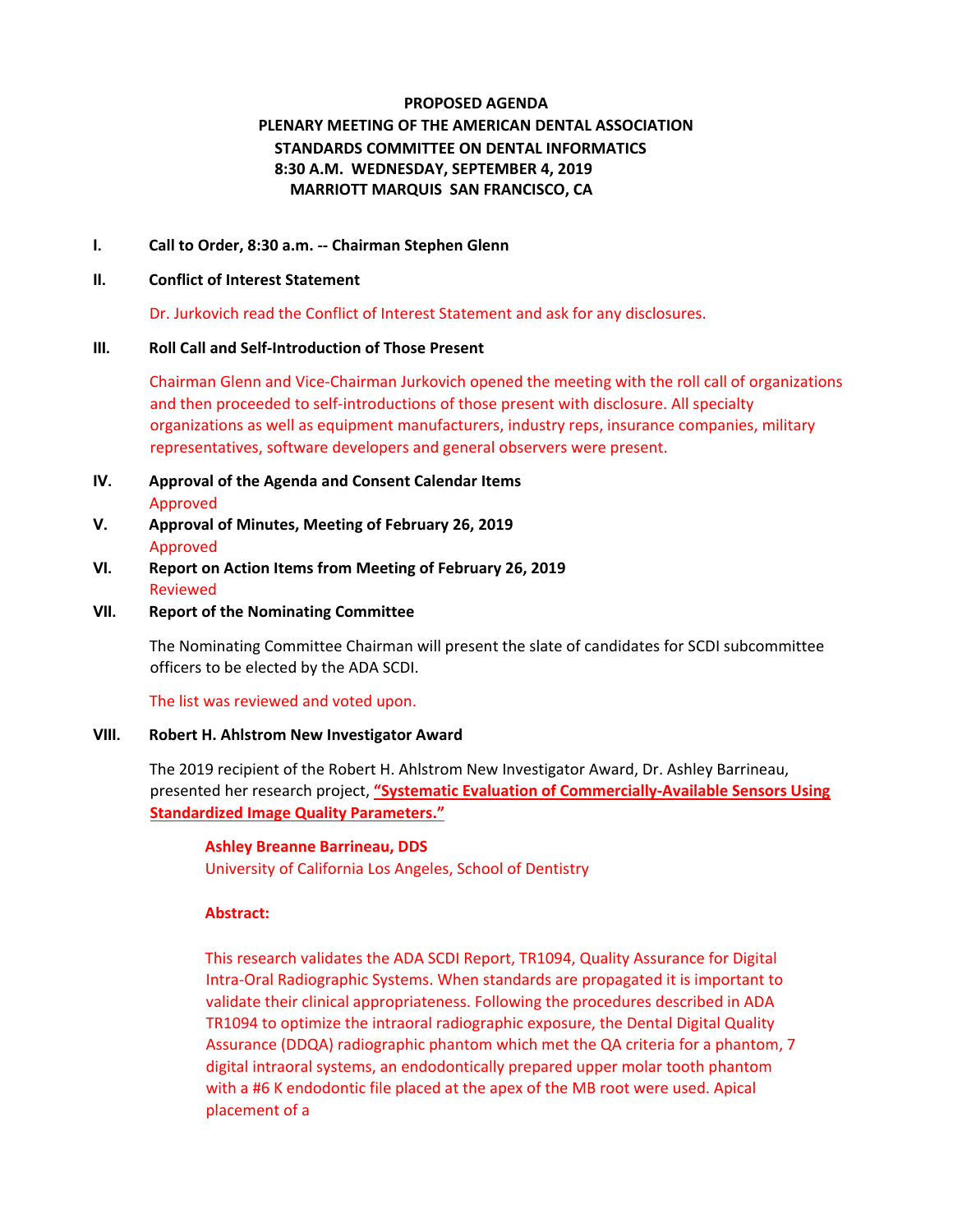#6 K file in MB canal of the molar was confirmed using a scanning electronic microscope.

Optimal exposure is the lowest radiation dose where maximum diagnostic information is provided. At the optimum exposure, the endodontic phantom was used to confirm sensor optimization in a simulated clinical situation by visualizing the #6 file at the apex of the MB canal on an upper molar tooth on a radiograph. At the optimal exposure with each sensor system, the #6 K file at the apex of the MB root was visualized in the prepared endodontic tooth. In this era of public concern on radiation exposure from dental radiographic examinations, it is paramount that the patient's concerns on the appropriateness of radiographic exposures are justified. This study validates the SCDI standards to improve patient health and allay patient concerns on the use of radiation in dental exams. Our study validates the feasibility of using the approach recommended by TR1094 in a dental practice environment.

#### **IX. ADA 2019 & 2020 CE Courses**

Courses at this and at next year's ADA meeting were reviewed. Next years are proposed on Digital Data Security, Teledentistry and Forensic Dentistry

#### **X. SCDI Subcommittee and Working Group Chairmen Reports of Activities and Progress**

Each subcommittee chairman will call on the working group chairmen within his subcommittee to provide their reports, after which the subcommittee's resolutions will be presented for approval by

the

ADA SCDI.

### A. **Subcommittee on Information Exchange – Dr. Jonathan Knapp**

#### All these working groups have been reaffirmed to continue

1. WG 10.3 Dental Information Systems Security and Safeguards – Dr. Mary Licking

[Technical Report 1018](https://d.docs.live.net/c18a09f84e087e04/ADA/SCDI%202019%20SF/ADA%20Technical%20Report%20No.%201018.pdf) TECHNICAL SECURITY MECHANISMS AND THEIR APPLICATION TO DENTISTRY was reformatted and reviewed and revised. It also must be reaffirmed. The newly revised technical report will be posted when it is completed. Hopefully it will be available for publication in February 2020

- 2. WG 10.4 Data Redundancy Dr. Scott Benjamin Very important with the increase of Ransomware. Although this committee was dormant lately, it is now important to deal with backing up data.
- 3. WG 10.9 Dissemination of Dental Laboratory Prescriptions Mr. Jim McLees Did not meet
- 4. WG 10.10 Electronic Dental Claim Dr. Carla Evans The Perio and Ortho attachment to claims are done but haven't been tested. They can't go further at this time.
- 5. WG 10.11 Guidelines for Hardware and Software Dr. Mohamednazir Harunani Meeting was cancelled
- 6. WG 10.13 Electronic Prescription Standard Dr. Mohamednazir Harunani Meeting was cancelled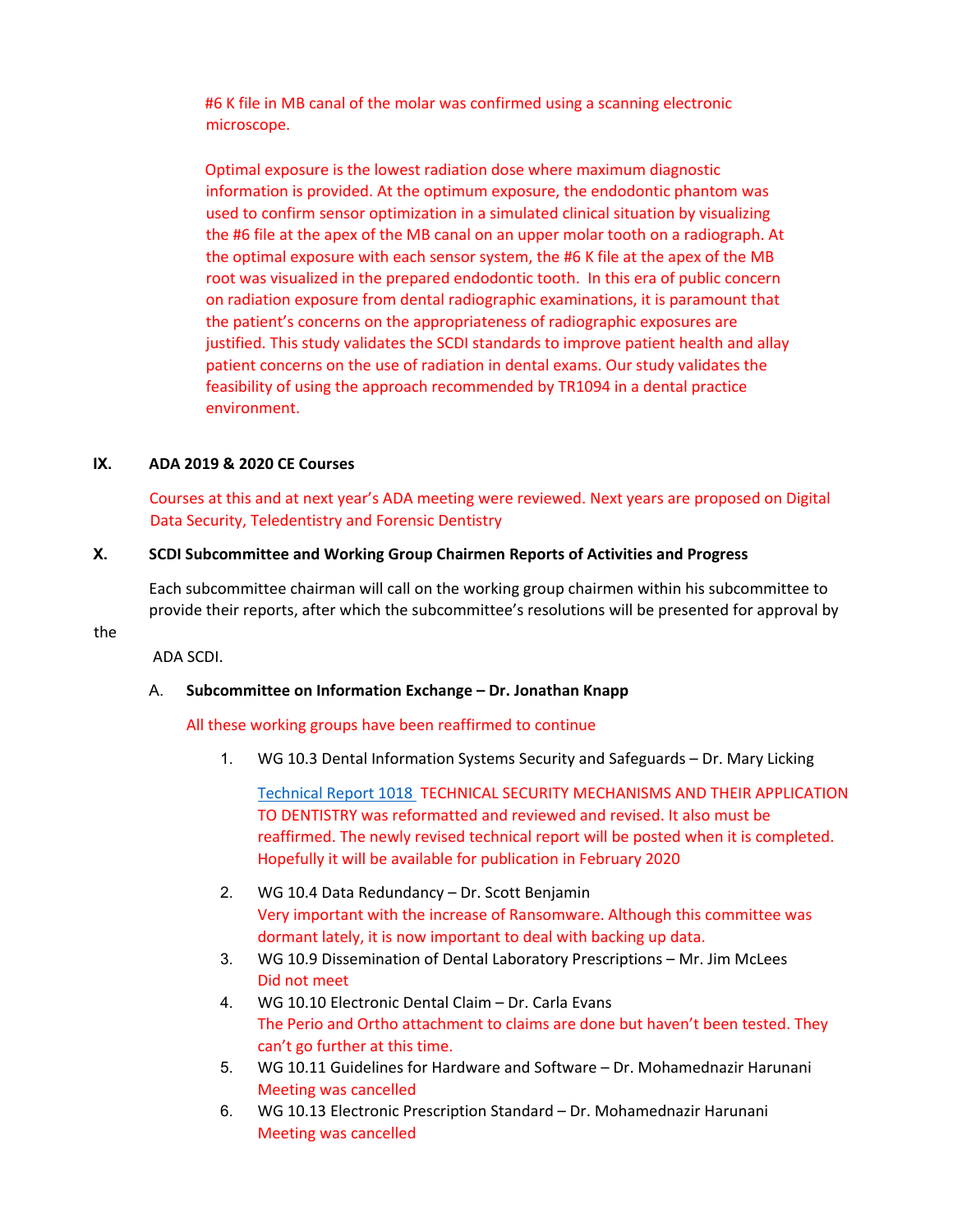7. WG 12.1 Digital Imaging – Dr. Scott Benjamin

The FDA no longer regulates new devices and controls over dental radiation equipment and devices. That is now relegated to the individual States and Professional Organizations, such as the ADA SCDI. That makes the Standards Committee very important. A group of physicists came up with detailed recommendations on how to do these evaluations. There was also a discussion about regulating individual devices, especially hand held – that have to be registered now in each State and each State has different requirements. In every State, when new equipment is installed, it has to be tested and calibrated and meet manufacturers recommendations. Quality Standards are consistent across States*[. In](https://d.docs.live.net/c18a09f84e087e04/ADA/SCDI%202019%20SF/Proposed%20ADA%20Standard%20No.%201094_AIP_April%202019%20on%20Quality%20Assurance%20for%20Radiology.pdf)  [a separate document is the technical report for Radiation QA –](https://d.docs.live.net/c18a09f84e087e04/ADA/SCDI%202019%20SF/Proposed%20ADA%20Standard%20No.%201094_AIP_April%202019%20on%20Quality%20Assurance%20for%20Radiology.pdf) which needs to be converted [to a Standard.](https://d.docs.live.net/c18a09f84e087e04/ADA/SCDI%202019%20SF/Proposed%20ADA%20Standard%20No.%201094_AIP_April%202019%20on%20Quality%20Assurance%20for%20Radiology.pdf) (Document is NOT READY FOR PUBLICATION- FOR INFORMATIONAL PURPOSES ONLY – INCLUDING SCHEDULE ON PAGE 11.)* The document discusses the differences between CMOS and Phosphor plates and how to test them with Phantom plates – in a single image Phantom plate system – vs three different exposures. The image display (monitor) is also a critically important in this diagnostic chain.

#### **B. Subcommittee on Clinical Informatics – Dr. Greg Zeller**

The Working Groups were reaffirmed. Except 11.2, which will be moved to Knowledge Management WG 13.3

1. WG 11.1 Standard Clinical Data Architecture – Dr. Sharon Pollick

Reviewed and corrected line by line the 2013 version of Standards [Document](https://d.docs.live.net/c18a09f84e087e04/ADA/SCDI%202019%20SF/ADA%20Standard%20No.%201067.pdf)  [1067,](https://d.docs.live.net/c18a09f84e087e04/ADA/SCDI%202019%20SF/ADA%20Standard%20No.%201067.pdf) Standards for the Electronic Dental Record. There are 7 sections to this document. The purpose of this document is to identify the minimum functionality required of an electronic dental system to perform effectively in an interoperable and coordinated care environment. The scope of this very detailed 86-page document is the functional requirements for the dental health care domain, consisting of information system support for direct and indirect dental services, supporting functions, and functions of the electronic dental system infrastructure.

2. WG 11.2 Consumer Guide to the Electronic Dental Record – Dr. Gary Guest

TR 1030 (Dental Provider's Guide to the Electronic Record) was being reaffirmed.

- 3. WG 11.6 Integration of Orthodontic Standards– Dr. Carla Evans, Mr. Antonio Magni Reviewed various reports and Standards – including what casts, photos, etc used in Orthodontics and codes that need to be included.
- 4. WG 11.7 Risk Assessment Software Dr. Cliff Carey

Committee focuses on the Digital Cares Risk Assessment Resources ADA Standards document 1097. The draft has been reviewed and comments noted. It now has to be approved by the Oversight committee and then further by the ADA. The purpose of this documents is to provide requirements for the essential characteristics for digital caries risk assessment resources including standardized definitions, clinical input elements, assessment methods for data collection, scoring methodology considerations and reporting formats Uses of digital risk assessment resources are to provide clinical decision support for healthcare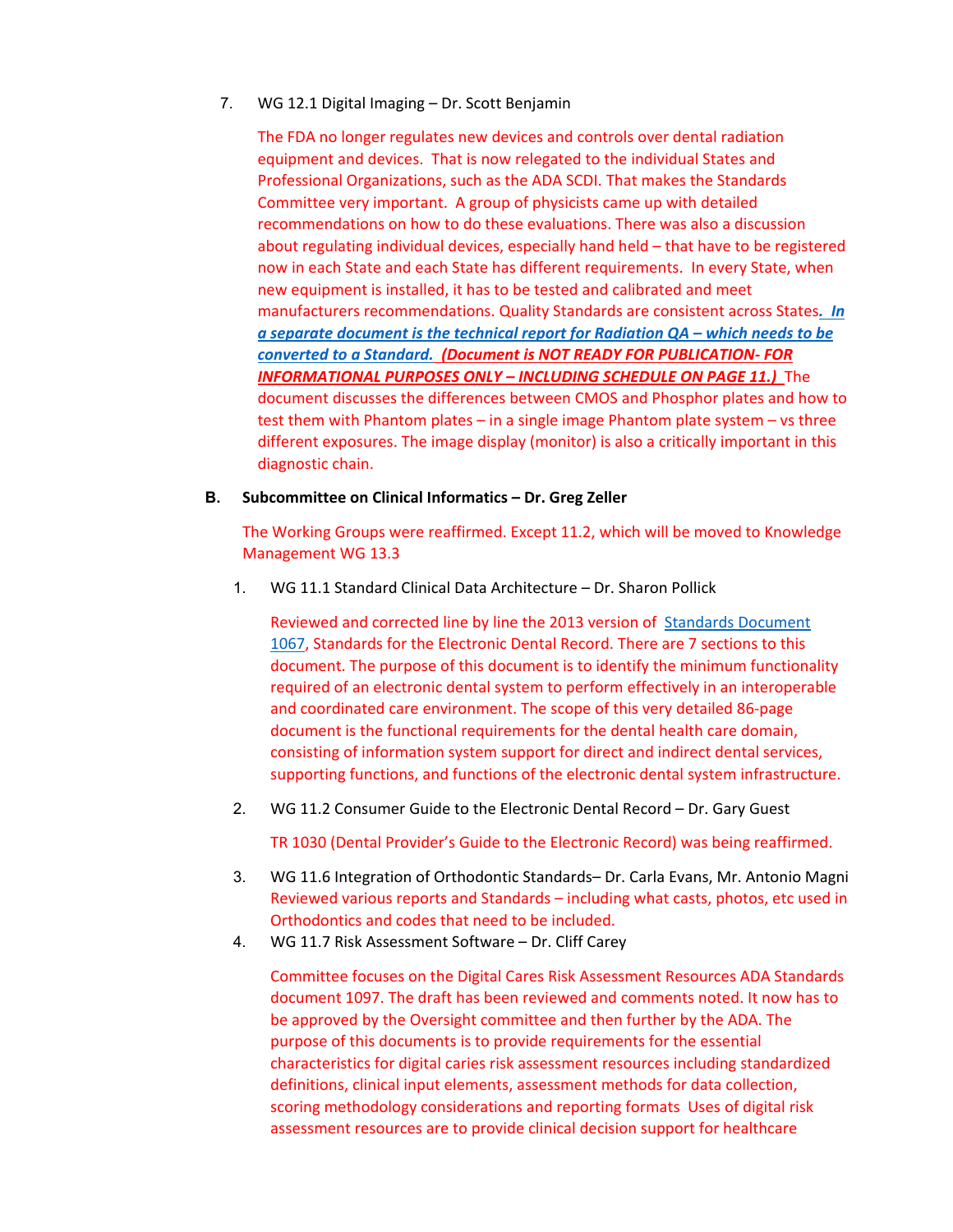providers, guidance for caregivers and patients among additional information for all stakeholders.

- 5. WG 11.8 Track and Trace for Implantable Devices Dr. Mohamednazir Harunani Did not meet but will have a report in February 2020.
- 6. WG 11.9 Core Reference Data Dr. Ray Jeter Agreed to continue to work in February and report next year in Orlando
- **C. Subcommittee on Knowledge Management – Dr. Gary Guest** 
	- 1. WG 13.1 Educational Software Used in Electronic Media (vacant)

TR 1090 was reaffirmed from 2016. There is also a reference document - Course Design Rubric Standards that is also available. Adoption and Augmentation of Qualtiy Matters Design Standards for Online and Blended Courses

- 2. WG 13.3 Research Applications in Dental Informatics Dr. Gary Guest Will collaborate with 11.2
- 3. WG 13.4 Use of Computer-based Resources (vacant) Did not meet.
- 4. WG 13.5 SCDI Standard Terminology Dr. Gary Guest

This is a 43-page document (TR 1069) of Acronyms and Definitions. It is still be reviewed.

5. WG 13.6 Utilization of EDR to Support Quality Improvement – Dr. Gary Guest

Regarding TR 1083 – Utilization of the Electronic Dental record to Support Clinical Quality Improvement, Business Intelligence and Decision Support. – was plumped out to make the business side better. Some corrections are still being done to this document.

6. WG 13.7 SNODENT – Dr. Gary Guest

The document was previously reviewed in Chicago and the Technical Report has been updated. It is Technical Report 1092. The diagram on page 9 gives a general idea how SNO-DDS fits in with SNODENT. However the diagram and the whole TR are still not available publicly. There is a final revision and Appendix Update.

#### **D. Subcommittee on Forensic Odontology Informatics – Dr. Kenneth Aschheim**

A new working group has been established called Human Abuse Recognition by Dental Professionals. Nothing to report at this time.

There were also 2 action items to work on approving a new work item and approval a minor revision and approval of the 3 working groups. Below are the approved and reaffirmed working groups.

1. WG 14.1 Forensic Odontology Informatics Terminology – Dr. Kenneth Aschheim

[ADA Standard 1058,](https://d.docs.live.net/c18a09f84e087e04/ADA/SCDI%202019%20SF/ADA%20Specification%20No.%20%201058.pdf) which is a Forensic Standard, was last reaffirmed in 2015, but was never implemented. It will be recertified next year but will be replaced by the ISO Standard which is taking it over.

2. WG 14.2 Human Identification by Comparative Dental Analysis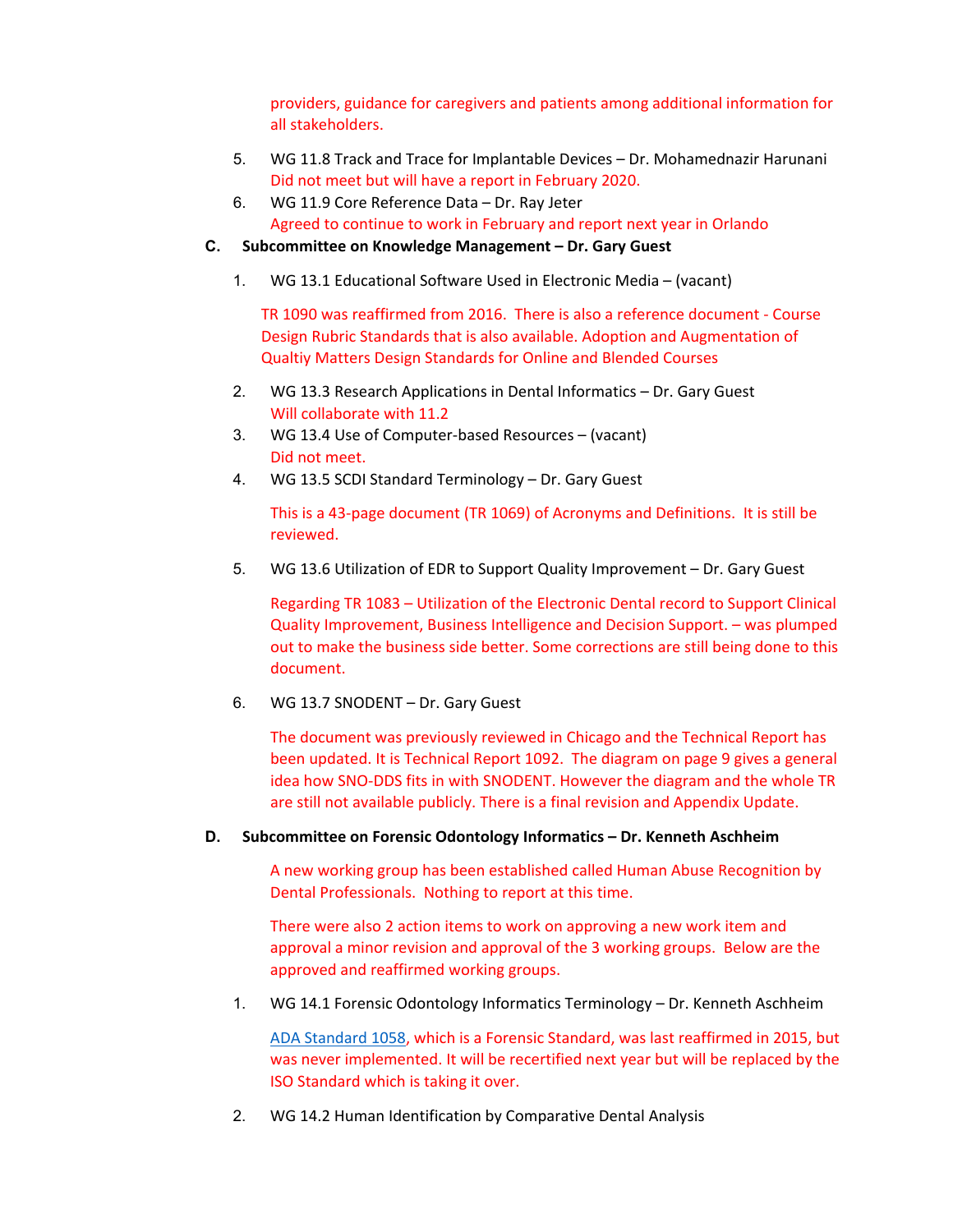[Technical Report 1088](https://d.docs.live.net/c18a09f84e087e04/ADA/SCDI%202019%20SF/ADA%20Technical%20Report%20No%201088_final%20pub_May%202017.pdf) covers this subject. It is being reviewed for a minor revision – but a **new work group is being proposed** so it can become a Standard. The establishment of a positive identification of unknown human remains or an unidentified living individual by comparative dental analysis requires both the submission of supporting documentation from the dental provider (s) who treated the patient as well as careful documentation of the unidentified remains or an unidentified living individual. Human Identification by dental analysis is the comparison of oral maxillofacial structures.

3. WG 14.3 Human Age Assessment by Dental Analysis – Dr. Kathleen Kasper

Technical report 1077 covers this area.It is beng considered to be converted to a Standard. 1077 is a multi-part technical report addressing biometric data concerning oral and perioral related characteristics. Part 1 covers images of pattern injuries on an individual of possible intraoral origin. Part 2 covers latent images of possible perioral origin. Part 3 covers palatine descriptors. Part 4 covers radiographic dental age determination. (Unfortunately) It now is used by immigration to determine the age of people coming into the US to determine if they are still minors (The Innocence Project). Problems arise that development of structures might change with different ethnic groups.

## **E. Working Group on Joint SCDI/SCDP Activities – Dr. Scott Benjamin, Mr. Jim McLees**

## **F. Joint SCDP/SCDI WG on Infection Control –Dr. Shannon Mills, Dr. Greg Zeller**

Discussed TR 1006. We just reaffirmed the existing TR (Technically Report.) This was partially based on the 2003 CDC Guidelines. Elements were added. The TR gives General Guidance for Infection Control specifically for Dental Use. It includes materials and equipment. It uses the [Spaulding criteria](https://d.docs.live.net/c18a09f84e087e04/ADA/SCDI%202019%20SF/Spaulding%20Guidelines.docx) of Critical, Semi-Critical and Non-Critical. If you have an instrument that can't be sterilized and it is classified as Critical, it needs to disposable. Most non-metal instruments and equipment in dentistry are classified as Semi-Critical. So instruments like cameras, endoscopes are considered in the Semi-Critical or Non-Critcal category. There are weaknesses in the document but making it more specific might not be possible. There are new equipment and materials out there that have new sterilization criteria- such as Touch Screen displays, pens and styli. The TR Report 1006 will now get a minor revision.

### **XI. SCDI Strategic Issues/Oversight Committee**

The chairman will brief the SCDI on strategic issues and bring forward actions taken by the Oversight Committee for SCDI approval. They are trying to simplify procedures. There are 3 proposed revisions to the operating procedures of this committee. Most of these involve voting approval procedures. These will be submitted to the ADA.

1. Revisions of ADA Operating Procedures

### **XII. Discussion of Other Informatics Activities (Consent calendar)**

This section contains informational and reference material that require no action.

- A. ADA Department of Dental Informatics Activities
- B. X12 Liaison Activities C. HL7 Liaison Activities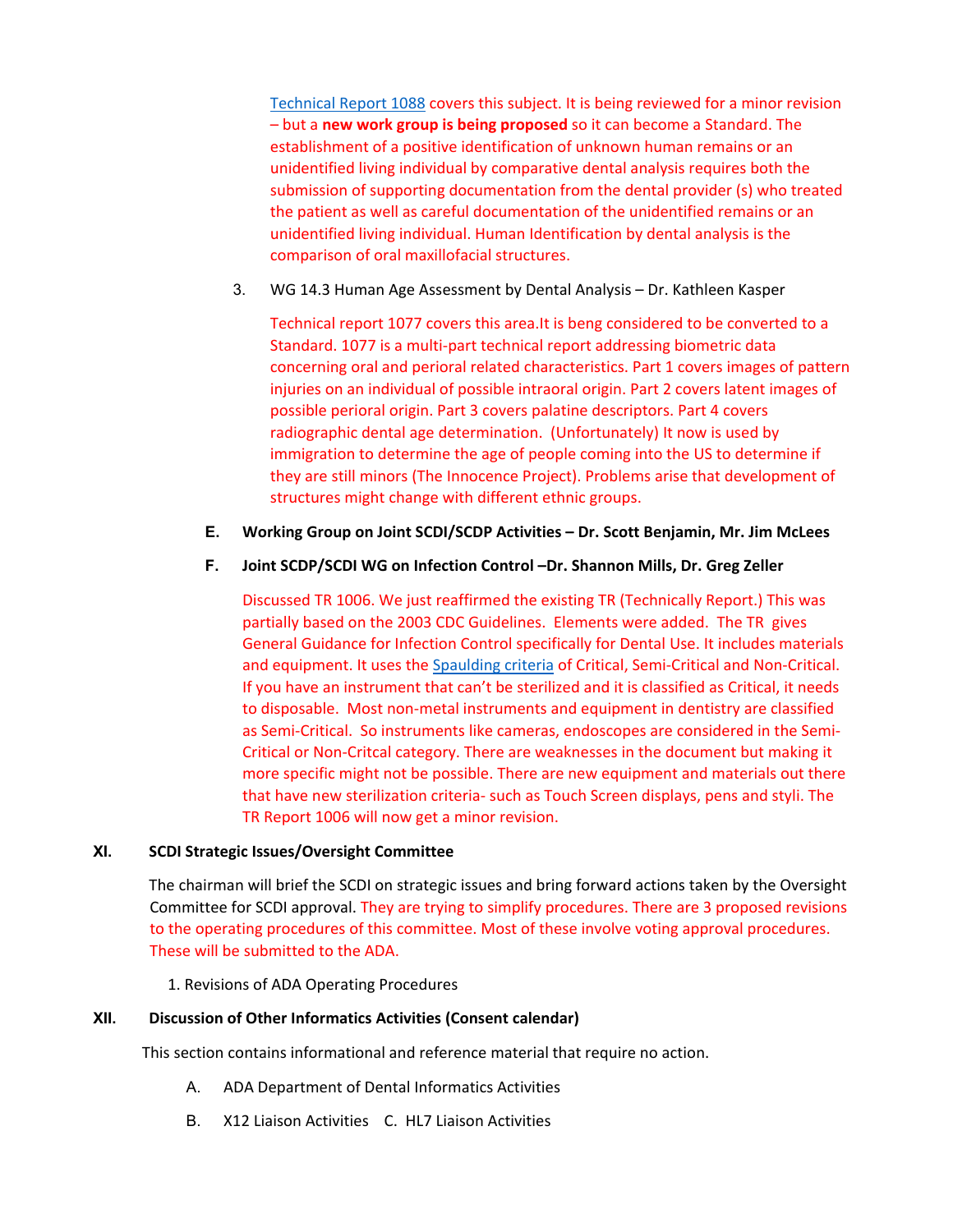- D. DICOM activities Discussed the standard, which has been accepted and the relationship to other types of images.
- E. ISO Activities—ISO/TC215 Health Informatics and ISO/TC 106 Dentistry

### **XIII. Report and Statement of the Secretary (Consent calendar) - Not reported here**

A. Membership of Standards Committee (Requires SCDI approval)

Requires approval. N xxx provides the current membership of the ADA SCDP.

**SCDI/September #1: Resolved,** that the ADA SCDP approves the current membership.

B. SCDI Ballots and Actions

The list of ballots circulated since the last meeting is provided here.

C. Working Group Structure

A listing of the SCDI work program and working groups is shown here.

D. Membership of Working Groups

The requirements for working membership and rosters are given here.

E. Status of Projects

The current status of all SCDI work projects is given here.

F. Reaffirmation of Technical Reports and Specifications

Working group chairmen are asked to review this list of standards and technical reports requiring action over the next two years.

## **XIV. Development of Standards (Consent calendar)**

Tools provided to assist in standards development will be discussed:

A. ADA Connect

This new version of ADA Connect was reviewed by Paul Bralower. Looks like it was easier to use and find documents.

- B. Review of Deliverables
- C. Model Standard

## **XV. Future Meeting Dates and Locations**

The Spring 2020 meeting will take place Monday, February 17- Wednesday, February 19, in Chicago, prior to the Chicago Midwinter meeting. The Fall 2020 meeting will take place Monday, October 12 – Wednesday, October 14, in Orlando, FL, prior to the ADA annual meeting.

## **XVI. New Business**

There was a presentation by a representative of the Dental Trade Alliance and changes as a result of Brexit and other European issues. Selling US products overseas has to be thought about.